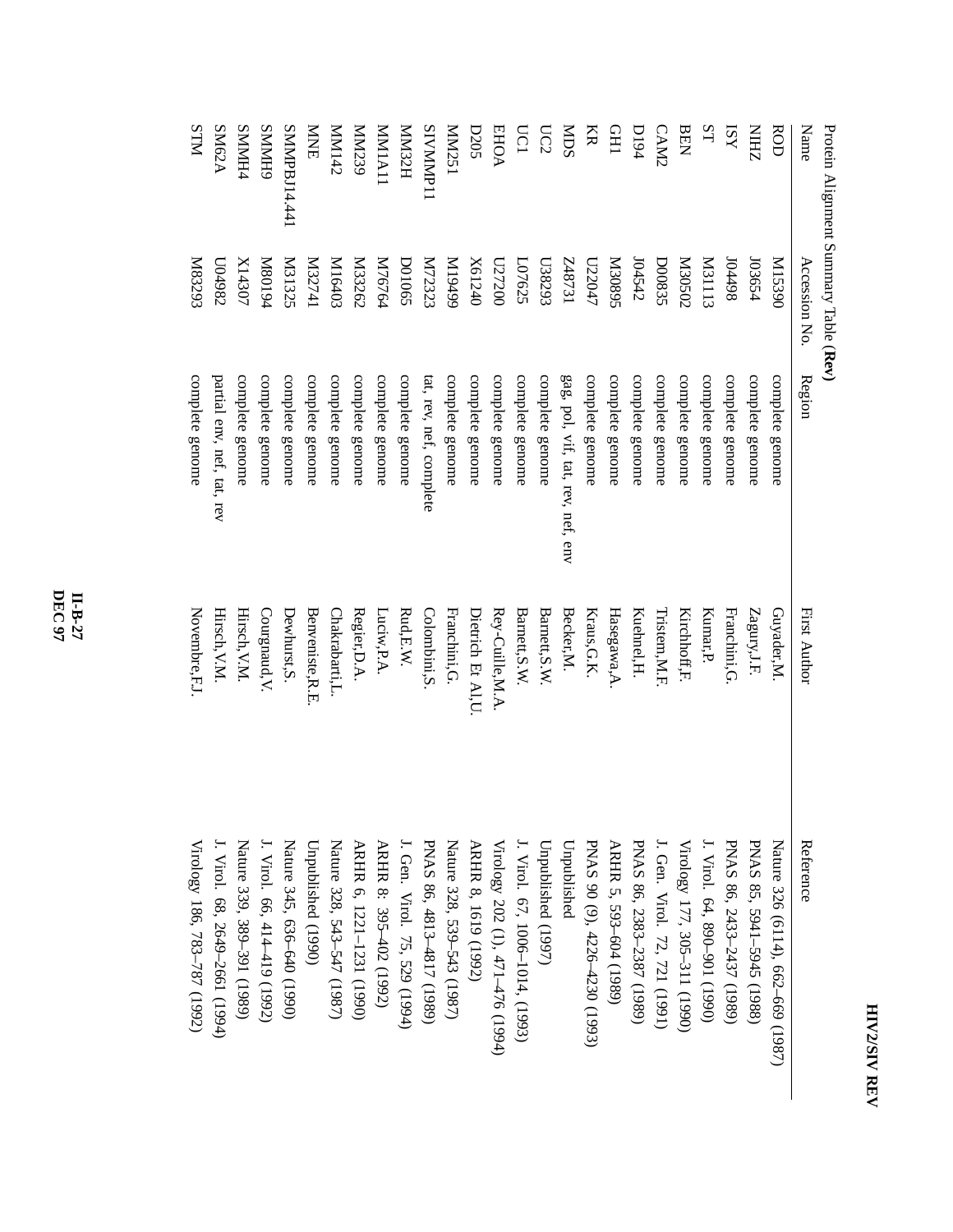## **HIV2/SIV REV**

| STM<br>CONSENSUS-STM                                                                                                                                                                               | <b>SM62A</b><br>GONSENSUS-SD<br><b>SMMH4</b><br><b>GHMMS</b><br>SMMPBJ14<br>MM32H<br><b>MMP11</b><br><b>MM251</b><br>医因<br>MM239<br><b>MM1A11</b><br>MM142                                                                                                                                                                                                                                                                                                                                                                                                                                                                                                                                                                                                                                                                                                                                                                                                                                                                                                                                                                                                                                                                                                                                                                                                                                                                                                                                                                                                                                                                                                                                                                                                                | <b>D205</b><br><b>ROD</b><br><b>A-SUSNESMOD</b><br><b>EHOA</b><br>Eq<br>SUSENSUS-B<br>요<br>민준<br>Ř<br>CHD<br>ZHIN                                                                                                                                                                                                                                                                                                                                                                                                                                                                                                                                                                                                                                                             |
|----------------------------------------------------------------------------------------------------------------------------------------------------------------------------------------------------|---------------------------------------------------------------------------------------------------------------------------------------------------------------------------------------------------------------------------------------------------------------------------------------------------------------------------------------------------------------------------------------------------------------------------------------------------------------------------------------------------------------------------------------------------------------------------------------------------------------------------------------------------------------------------------------------------------------------------------------------------------------------------------------------------------------------------------------------------------------------------------------------------------------------------------------------------------------------------------------------------------------------------------------------------------------------------------------------------------------------------------------------------------------------------------------------------------------------------------------------------------------------------------------------------------------------------------------------------------------------------------------------------------------------------------------------------------------------------------------------------------------------------------------------------------------------------------------------------------------------------------------------------------------------------------------------------------------------------------------------------------------------------|-------------------------------------------------------------------------------------------------------------------------------------------------------------------------------------------------------------------------------------------------------------------------------------------------------------------------------------------------------------------------------------------------------------------------------------------------------------------------------------------------------------------------------------------------------------------------------------------------------------------------------------------------------------------------------------------------------------------------------------------------------------------------------|
| -2DQ--F-R-RKR-<br>SDQ.<br>-E-RKR-<br>---0F-<br>$-40-$<br>.<br>단<br>.<br>Н<br>$-\frac{1}{2}$<br>$\overline{N}$<br>- - N - - -<br>$-1$ $\!-1$<br>$-1$ KR $-2$<br>$-MR - -S$<br>--- PN- - KD L-DH---N | SST.<br>$SSH-E$<br><b>RSHTG</b><br><b>SNHER</b><br><b>SSHER</b><br><b>SSHER</b><br><b>SSHER</b><br>SSHER--F-F-F<br>: S Sh ? ? - - - E - R - R - - - - - H - H - - -<br>SSN.<br>SSN.<br>$-1 - 12 - 12$<br>-- E-RKR-<br>$  E$ $ E$ $ E$ $ E$ $ E$ $ E$ $ E$ $ E$ $ E$ $ E$ $ E$ $ E$ $ E$ $ E$ $ E$ $ E$ $ E$ $ E$ $ E$ $ E$ $ E$ $ E$ $ E$ $ E$ $ E$ $ E$ $ E$<br>-- E-REA<br>E-RKR-<br>$E - R - R$<br>$E - R - R$ .<br>$E - R - R$ .<br>$-1$ $-1$ $-1$<br>$-H--$<br>- - HH - -<br>$-1$ $-1$ $-1$ $-1$ $-1$ $-1$<br>$\frac{1}{1}$<br>$-H--$<br>$- H - -$<br>- HH<br>!<br>$-$ H <sub>H</sub><br>$\begin{split} \ddot{\ddot{\theta}} \cdot \dot{\theta} - \dot{\theta} - \dot{\theta} - \dot{\theta} - \dot{\theta} - \dot{\theta} - \dot{\theta} - \dot{\theta} - \dot{\theta} - \dot{\theta} - \dot{\theta} - \dot{\theta} - \dot{\theta} - \dot{\theta} - \dot{\theta} - \dot{\theta} - \dot{\theta} - \dot{\theta} - \dot{\theta} - \dot{\theta} - \dot{\theta} - \dot{\theta} - \dot{\theta} - \dot{\theta} - \dot{\theta} - \dot{\theta} - \dot{\theta} - \dot{\theta} - \dot{\theta} - \dot{\theta} - \dot{\theta} - \dot{\theta} - \dot{\theta} - \dot{\theta} -$<br>シーーーー ローーーー Nーーー ソーーーー<br>- N - - - - N - -<br>-R1-2-1-1-1-1-1-1-1-1-2-2-2-1<br>$- - - - - - - - -$<br>-----SP: --- PINDV-RSG<br>$-1$ $-1$ $-1$ $-1$ $-1$<br>- - - - - - -<br>$-1$ NT $\cdots$<br>$-\mathbb{Z}$ $\vdots$ $-\mathbb{Z}$ $\vdots$<br>$\cdots$ $   \cdots$<br>$\ddot{\cdot}$<br>$\cdot$ - $ \cdot$ - $\cdot$<br>$-1$ - $-1$<br>$- - A$ .<br>$\cdot$ - $\overline{A}$ .<br>$\vdots$<br>$\vdots$<br>$\vdots$<br>Lcdpt-ssr-PQc<br>. LCDPTKDSR-PQD<br>. LCDPTKGSR-PQD<br>TCGPT-NSR-PQD<br>. LCDPTKDSR-PQD<br>LCDPT-DSR-PQD<br>LCDPT-NSR-PQ-<br>LKDA--SP<br>LKDA--SP\$<br>TRPPT-RPR-PQD | MnerAdeEglqrklRLiRLLHQt<br>-- A - - RD -- RG- -- - LH -- - - - - SBKGHTD -- - - - - - - -<br>- TT- - KD- - KG- - - LH- - -<br>$\frac{1}{1}$<br>$\frac{1}{1}$<br>ပ္ပံ<br>RD--<br>-ea-<br>ģ<br>$E - R - -$<br>exon // exon<br>.<br>NPYPqqpGTAsQRRNRRRRRATWrq1lALAdkiytfPDPaDspLdraiQhLQg1LTIqeLPPPqd1pes????nsnQz1.nPrc7d1pes<br>$-K--GL-T$<br>$-KR-GL-T$<br>-R-hals-s-tEe--L--h--h--n-veD--N--st???-raQA?tCiPPvWDQLV-RShPSss?G<br>-R-RSLS-S-TEE--L-V-R--E--N-N-ST--ST-TAQAFTCIPPVWDQLV-RSNPSSNRG<br>- - 04 - - - - - -<br>- - - - N - - - - PEST- - - - - - - - - A<br>エーエー出す ・・・エーエー<br>- - - - N - - - - SEST - N - - G - - - - Y - - - - - - - -<br>エーエスト・シャー<br>---N- --- SESHU-S--<br>. ---- D---Q----- 5<br>. ----Q-----<br>. - - - - <del>.</del><br>$\frac{1}{1}$<br>I |
| 100<br>100                                                                                                                                                                                         | 1111118<br>000000<br>001118<br>108<br>101<br>101<br>101<br>100<br>100                                                                                                                                                                                                                                                                                                                                                                                                                                                                                                                                                                                                                                                                                                                                                                                                                                                                                                                                                                                                                                                                                                                                                                                                                                                                                                                                                                                                                                                                                                                                                                                                                                                                                                     | 122<br>$113$<br>$116$<br>113<br>121<br>103<br>103<br>100<br>103<br>107<br><b>110</b><br>119<br>103<br>100<br>116<br>107                                                                                                                                                                                                                                                                                                                                                                                                                                                                                                                                                                                                                                                       |